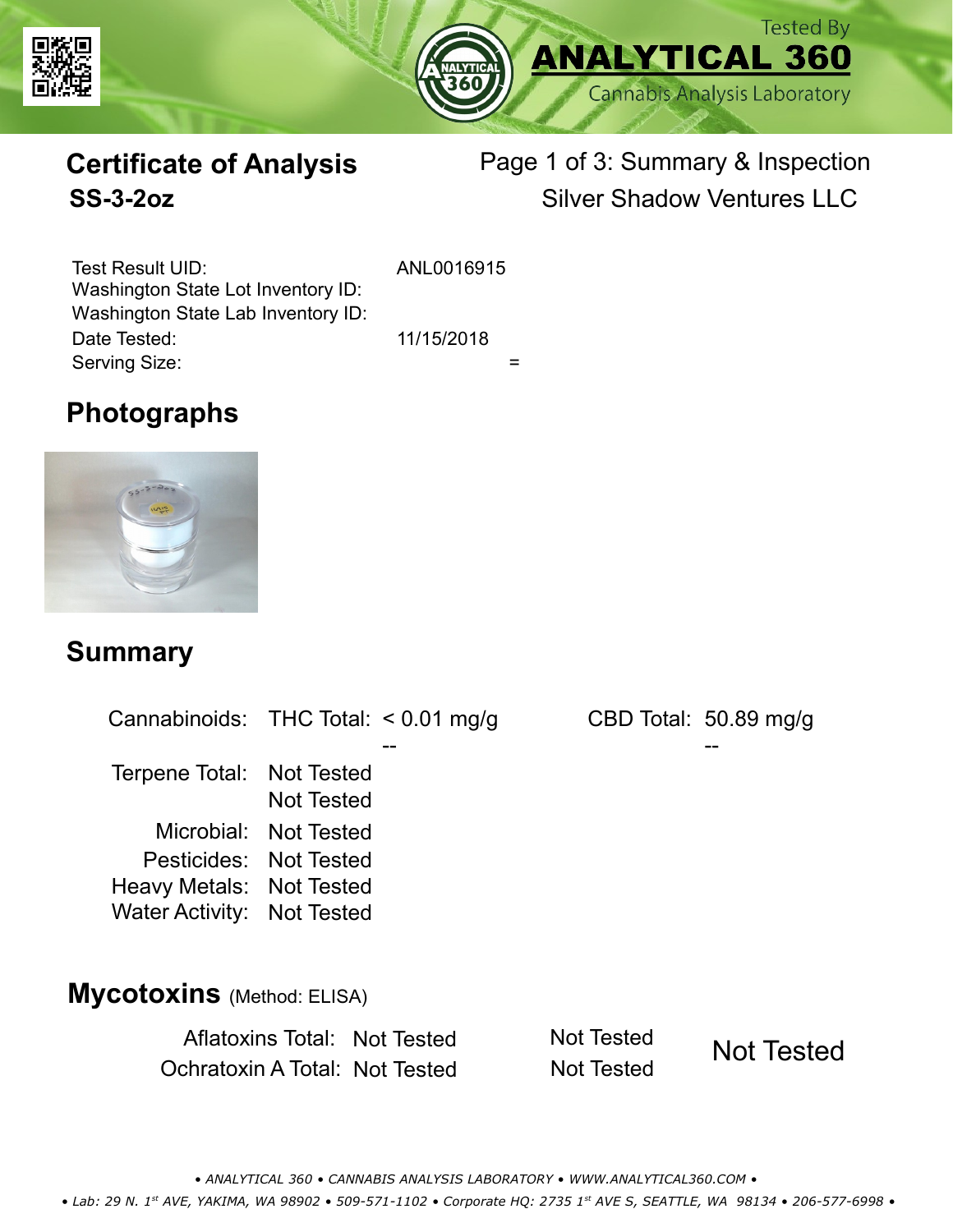



# **Certificate of Analysis** Page 2 of 3: Summary & Inspection **SS-3-2oz** Silver Shadow Ventures LLC

| Test Result UID:<br>Washington State Lot Inventory ID: | ANL0016915 |
|--------------------------------------------------------|------------|
| Washington State Lab Inventory ID:                     |            |
| Date Tested:                                           | 11/15/2018 |
| Serving Size:                                          |            |

### **Potency Profile (Method: HPLC-DAD)**

|                                                                                           | CBG-A                                                  | $< 0.01$ mg/g | -- |
|-------------------------------------------------------------------------------------------|--------------------------------------------------------|---------------|----|
|                                                                                           | <b>CBG</b>                                             | $< 0.01$ mg/g | -- |
| <b>CBG TOTAL</b><br>$(CBG-A * 0.878 + CBG)^1$<br>$\Delta$ 9-THC-A<br>$\Delta$ 9-THC       |                                                        | $< 0.01$ mg/g | -- |
|                                                                                           |                                                        | $< 0.01$ mg/g | -- |
|                                                                                           |                                                        | $< 0.01$ mg/g | -- |
|                                                                                           | $\Delta$ 9-THCV                                        | $< 0.01$ mg/g | -- |
|                                                                                           | $\Delta$ 8-THC                                         | $< 0.01$ mg/g | -- |
|                                                                                           | <b>CBN</b>                                             | $< 0.01$ mg/g | -- |
|                                                                                           | <b>THC-TOTAL</b><br>(THC-A * 0.877 + THC) <sup>1</sup> | $< 0.01$ mg/g | -- |
|                                                                                           | CBD-A                                                  | $< 0.01$ mg/g | -- |
|                                                                                           | <b>CBD</b>                                             | 50.89 mg/g    | -- |
|                                                                                           | CBDV-A                                                 | $< 0.01$ mg/g | -- |
|                                                                                           | <b>CBDV</b>                                            | $< 0.01$ mg/g | -- |
|                                                                                           | <b>CBD-TOTAL</b><br>$(CBD-A * 0.877 + CBD)^1$          | 50.89 mg/g    | -- |
|                                                                                           | <b>CBC</b>                                             | $< 0.01$ mg/g |    |
| + 9-THCV + $\triangle$ 8THC + CBN + CBD + CBDV + CBG + CBC <sup>22</sup>                  | <b>ACTIVATED-TOTAL</b>                                 | 50.89 mg/g    |    |
| <b>TOTAL DETECTED CANNABINOIDS</b><br>TOTAL + THC TOTAL + CBD TOTAL + CBG TOTAL + D8THC + |                                                        | 50.89 mg/g    |    |

(CBDV TOTAL + THC TOTAL CBN + CBC + THCV)

(∆9THC + 9-THCV + ∆8THC

1 - Cannabinoid totals are adjusted to account for the decarboxylation of the cannabinoid acids. The reported total is the amount of the activated cannabinoid that would be if all of the<br>carboxylic acid has been removed th

2 - Cannabinoids that have been activated through decarboxylation (curing/storage of flowers, or heating/cooking of edibles, tinctures, & concentrates)

*• ANALYTICAL 360 • CANNABIS ANALYSIS LABORATORY • WWW.ANALYTICAL360.COM •*

 *• Lab: 29 N. 1st AVE, YAKIMA, WA 98902 • 509-571-1102 • Corporate HQ: 2735 1st AVE S, SEATTLE, WA 98134 • 206-577-6998 •*